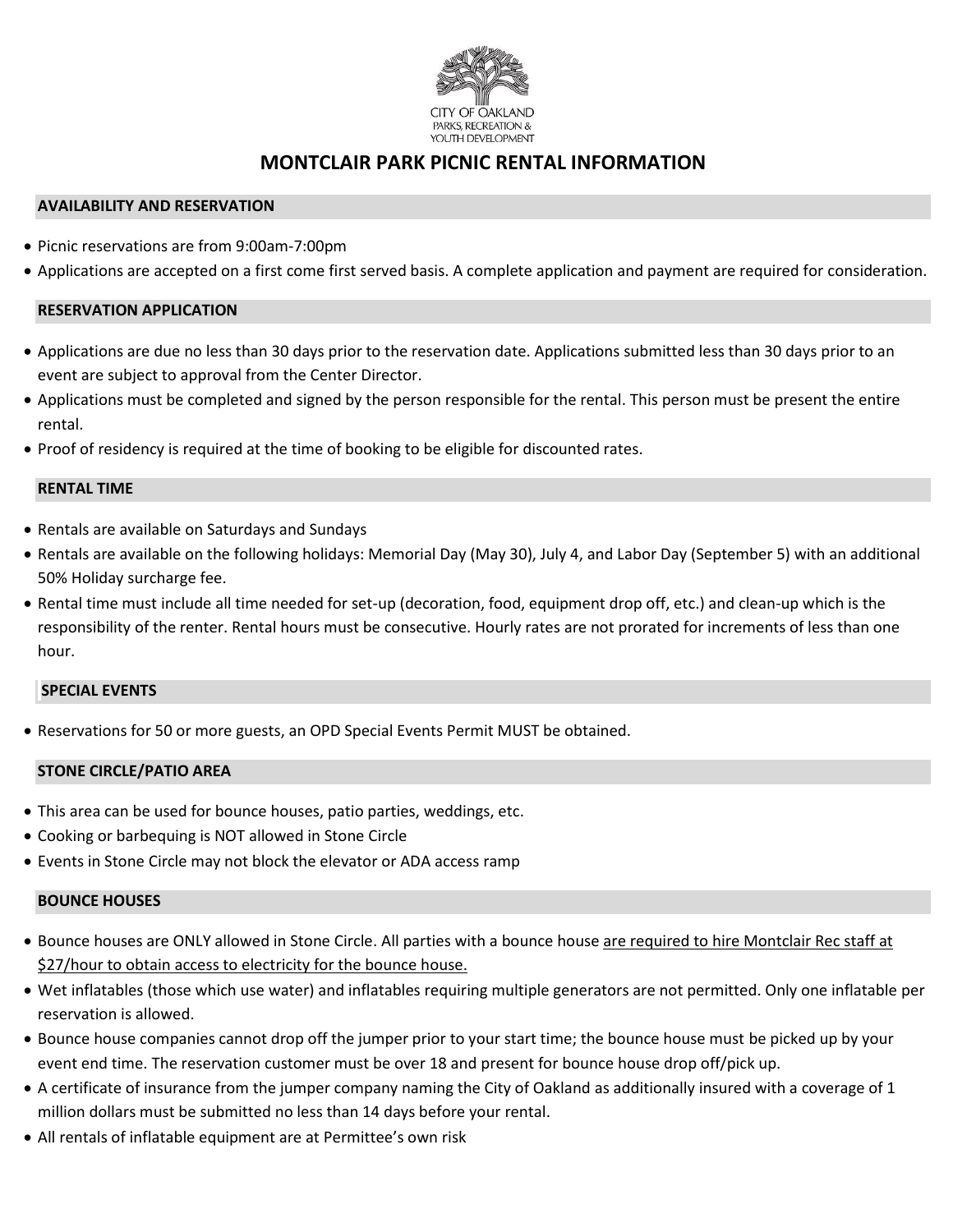### **ALCOHOL USE**

• Alcohol is not allowed in the parks

#### **AMPLIFIED SOUND**

- Battery-powered devices may be used, but must not be audible more than 25 feet from your site.
- If you are requesting amplified sound (audible more than 25 feet from your site) an amplified sound permit is required.
- Amplified sound permit is \$50

#### **PARKING**

- Montclair Park ONLY offers street parking at Montclair Park on Moraga Ave.
- Do not leave valuables visible in your vehicle

#### **FORCE MAJEURE**

- Force Majeure ("greater force") Any prevention, delay, performance failure or stoppage due to natural causes or other acts of God, strikes, lockouts, labor disputes, governmental regulation, governmental controls, unreasonable delay in the issuance of any permit by the City of Oakland or any governmental agency, enemy or hostile governmental action, civil commotion, fire or other casualty, and other causes beyond reasonable control of the City of Oakland obligated to perform shall excuse the performance, delay or stoppage, except the obligations imposed with regard to permit fees and other charges to be paid by Licensee pursuant to this permit.
- Examples of prevention, delay, performance failures or stoppage of event that would be beyond the City of Oakland's control include power outages (disruptions in PGE service/telephone service), earthquakes, flood, wars, riots or other major upheaval acts.

#### **OUTDOOR RESTROOMS**

- The outdoor restrooms at Montclair Park are under construction and not available for public use.
- All picnic reservations 3 or more hours require the renter to **pay for staff to access the Rec Center restrooms at \$27/hour**

#### **LIABILITY INSURANCE**

- A certificate of Insurance is required to be on file no less than 14 days before your rental.
- The Insurance must be General Liability coverage naming the City of Oakland as additionally insured with a coverage of 1 million dollars.
- Insurance may be obtained a[t www.theeventhelper.com](http://www.theeventhelper.com/)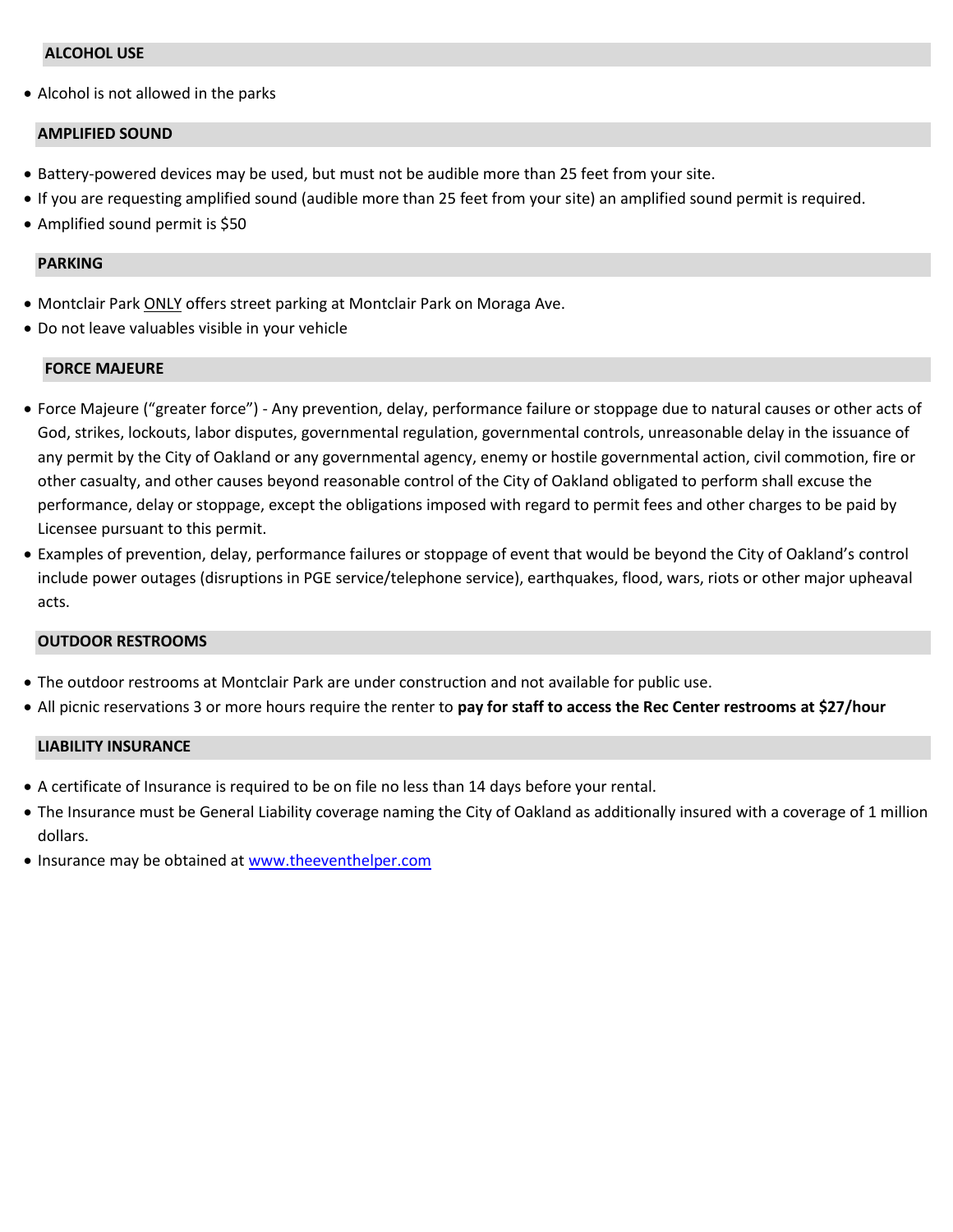#### **RENTAL FEES**

- All fees must be paid in full at the time of booking.
- Payments may be made by credit card or check. The name on the credit card must be the name of the rental customer. Make checks payable to the City of Oakland. Checks will not be accepted less than 30 days of the rental.
- Rental fees will not be refunded for any portion of reserved time not used.
- Holiday Surcharge: An additional 50% of rental fees will be added for the following holidays: Memorial Day, July 4, Labor Day
- Contact the Montclair Recreation Center for Special Event Fees (events with 50 or more guests).

| Non-Refundable Permit Processing Fees  | \$15.45 for Oakland Residents   |
|----------------------------------------|---------------------------------|
|                                        | \$30.90 for Special Events      |
|                                        |                                 |
| Refundable Deposit                     | \$100                           |
| <b>Rental Fees for 2 Picnic Tables</b> | \$15/hour for Oakland Residents |
| (maximum 20 people per pair of tables) | \$18/hour for Non-Residents     |
| Rental Fees for Stone Circle           | \$15/hour                       |
| Amplified Sound Use Permit Fee         | \$50                            |
| <b>Rec Center Restroom Access</b>      | \$27/hour (3 hour minimum)      |
| Late Reservation Administrative Fee    | \$75                            |

#### **DEPOSIT**

- A refundable damage deposit of \$100 is required at the time of application submittal.
- The Facility User is responsible for any and all damage, loss or extensive clean-up to the equipment or facility. If the charges exceed the deposit, the Facility User will be required to pay additional fees to cover the balance.
- Costs related to Police or Fire response due to a public safety intervention will result in the loss of the damage deposit. This includes police response due to excessive noise levels, residential complains, disorderly conduct, illegal use of drugs, profanity and drunkenness (ie: altercations, over capacity, misrepresentation of event).
- Deposits will be refunded within 6-8 weeks from the City of Oakland assuming no damages or additional fees were incurred. Deposits paid by check will be issued to the applicant and mailed to the address indicated on the application within 6-8 weeks. If payment was made with a credit card, deposit will be issued to the credit card used at the time of booking.

#### **CLEAN UP**

- Picnic areas shall be cleaned by the permit holder prior to departure.
- Please remove all documents, staples and tape after your event.
- Failure to clean up after your reservation will forfeit your security deposit.
- It is highly suggested to take a picture of the picnic area when you arrive to your reservation, and when you leave.

### **CANCELATION POLICY**

- All notices of cancelation must be received in writing
	- o *If reservation is cancelled 61 days or more prior to your event Forfeit ½ deposit*
	- o *If reservation is cancelled 31-60 days prior to your event Forfeit entire deposit*
	- o *If reservation is cancelled 11-30 days prior to your event Forfeit entire deposit + ½ of rental fees paid*
	- o *If reservation is cancelled 10 days or less prior to your event Forfeit entire deposit + entire renal fees paid*
- Reservations may not be transferred, assigned, or sublet
- The City of Oakland reserves the rights to reschedule, relocate, or deny a request previously approved. In those cases, the renter will be given as much notice as possible, and all fees paid will be refunded.
- Rescheduling the date of a reservation must be done 30 days in advance of the current reservation date to avoid cancelation penalties. There will be a \$15 administrative fee applied to each reservation change.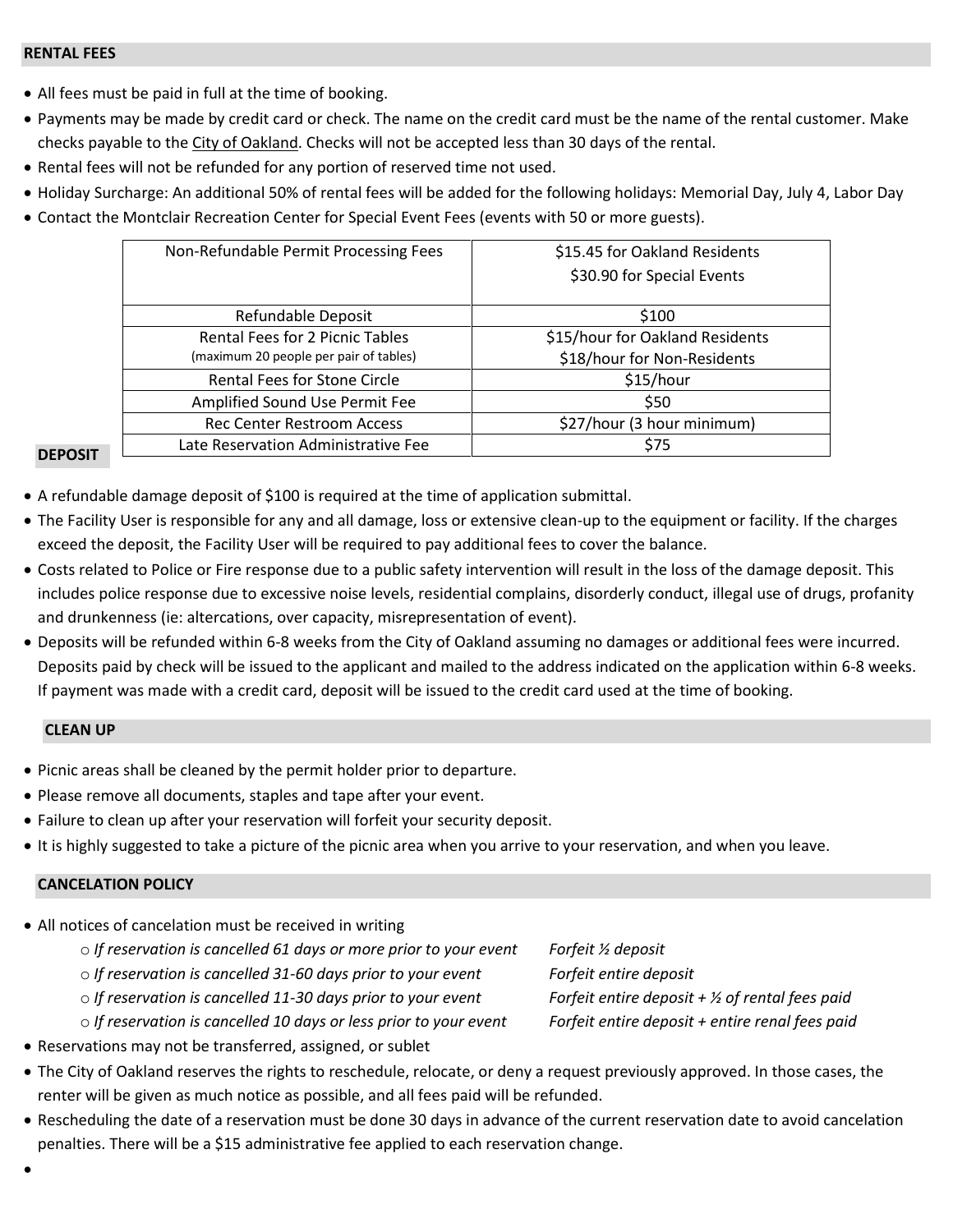# **POND**

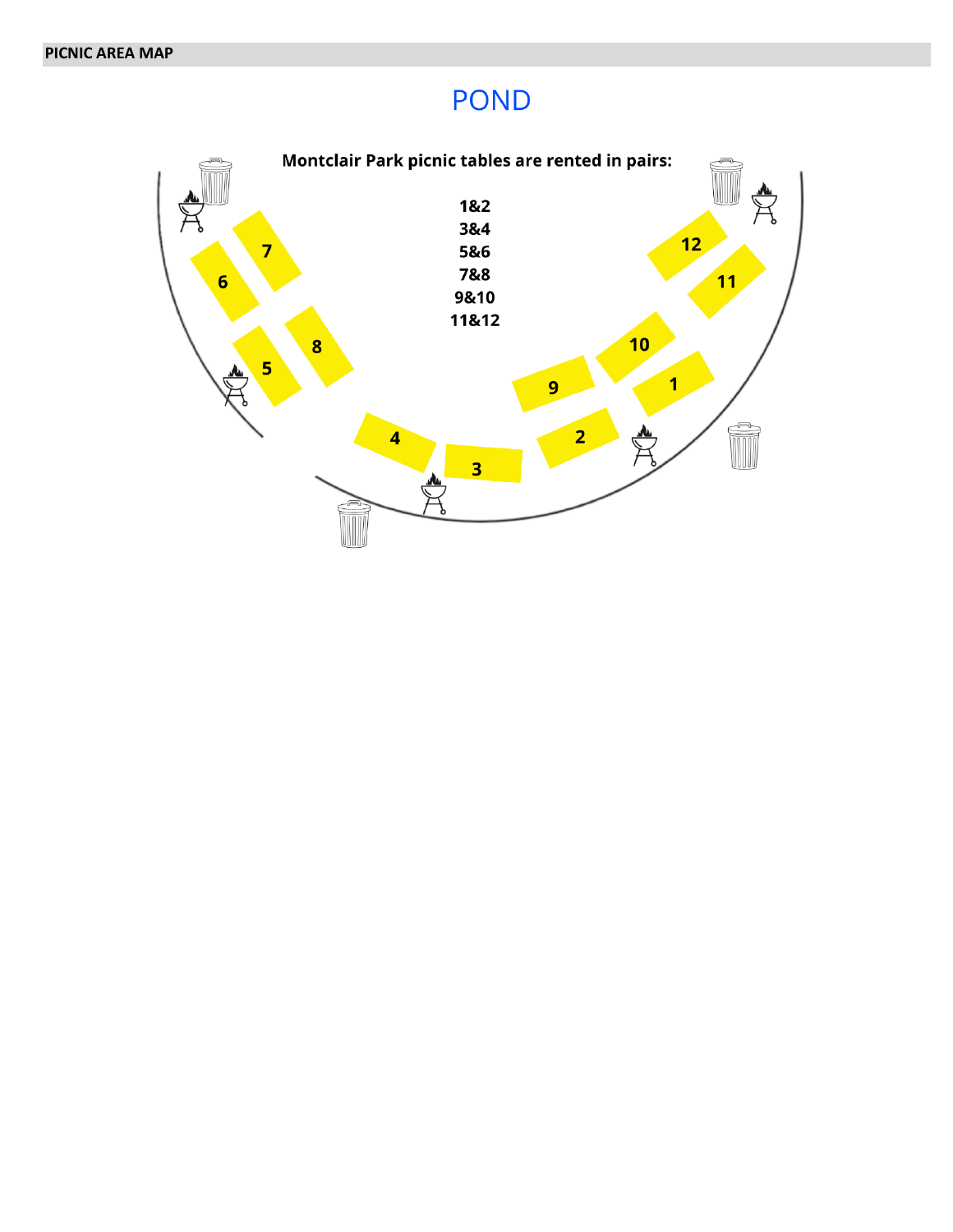

| <b>MONTCLAIR RECREATION CENTER</b> |
|------------------------------------|
| 6300 Moraga Ave, Oakland, CA 94611 |
| $(510)$ 482-7812                   |
|                                    |

[www.oaklandca.gov](http://www.oaklandca.gov/)

#### **Rental Application**

| <b>Date of Application:</b> |  |
|-----------------------------|--|
|-----------------------------|--|

\*RESIDENCY IS DETERMINED ACCORDING TO ADDRESS INDICATED ON DRIVER'S LICENSE OR STATE IDENTIFICATION CARD. PHOTO ID IS REQUIRED. \*

| Business/Organization Address: ______________               |                                                                                                                       |                                                                                                                                                                                         |                               |
|-------------------------------------------------------------|-----------------------------------------------------------------------------------------------------------------------|-----------------------------------------------------------------------------------------------------------------------------------------------------------------------------------------|-------------------------------|
|                                                             | <b>Street Address</b>                                                                                                 | City                                                                                                                                                                                    | Zip Code                      |
| <b>Applicant Mailing Address:</b>                           |                                                                                                                       |                                                                                                                                                                                         |                               |
|                                                             | <b>Street Address</b>                                                                                                 | City                                                                                                                                                                                    | Zip Code                      |
|                                                             |                                                                                                                       |                                                                                                                                                                                         |                               |
|                                                             |                                                                                                                       |                                                                                                                                                                                         |                               |
|                                                             |                                                                                                                       |                                                                                                                                                                                         |                               |
| <b>Event Information:</b>                                   |                                                                                                                       |                                                                                                                                                                                         |                               |
|                                                             |                                                                                                                       |                                                                                                                                                                                         |                               |
|                                                             |                                                                                                                       |                                                                                                                                                                                         |                               |
| BarMitsvah/BatMitzvah, etc.)                                |                                                                                                                       | <b>General Public Allowed:</b> $\square$ Yes $\square$ No Sound Amplification: $\square$ Yes $\square$ No Non-Amplified Sound: $\square$ Yes                                            | $\Box$ No                     |
|                                                             | <b>Type of Equipment to be used:</b> (i.e., musical instruments, live band, cd player, amplifiers, microphones, etc.) |                                                                                                                                                                                         |                               |
| Commission (PRAC) 60 days or more in advance of event date. |                                                                                                                       | Note: Charging admission, selling tickets or merchandise, or solicitation of money in any manner must be approved by the Parks and Recreation Advisory                                  |                               |
|                                                             |                                                                                                                       | Number of Participants (Total) ________ Approximate # of Adults________ # of Teens ______ # of Children/Infants ______                                                                  |                               |
|                                                             |                                                                                                                       | Please provide below special accommodations/requests for your event. If no special accommodations required, please write NONE.                                                          |                               |
|                                                             |                                                                                                                       |                                                                                                                                                                                         |                               |
| Will you require a caterer for your event?                  |                                                                                                                       | $\Box$ Yes<br>$\Box$ No                                                                                                                                                                 |                               |
|                                                             |                                                                                                                       |                                                                                                                                                                                         |                               |
| <b>RENTAL FEES</b>                                          |                                                                                                                       | (The minimum rental requirement, deposit and permit processing fee are required when the facility of your choice is reserved 31 days or more in advance.)                               |                               |
| <b>Non-Refundable Permit Processing Fees:</b>               |                                                                                                                       |                                                                                                                                                                                         |                               |
| -Park Use//Building Rentals/Special Events (Parks): \$30:   |                                                                                                                       |                                                                                                                                                                                         |                               |
| (Hourly Rate) (# of hours)                                  |                                                                                                                       | (7) Kitchen                                                                                                                                                                             | <b>Experience and Service</b> |
|                                                             |                                                                                                                       | (8) Alcoholic Beverage Fee                                                                                                                                                              |                               |
| (Hourly Rate) (# of hours)                                  |                                                                                                                       | (9) Administrative Service Fee                                                                                                                                                          | <b>E</b> <u>Construction</u>  |
| (4) Deposit                                                 |                                                                                                                       | (10) Sound Use Fee                                                                                                                                                                      | = <u>_</u> _ _ _ _ _ _ _ _ _  |
| (5) Setup/Teardown                                          | = ____________________                                                                                                | (11) Sanitation Fee                                                                                                                                                                     | = __________________          |
| (6) Kitchen                                                 | $\equiv$ $\frac{1}{2}$ . The second contract $\sim$                                                                   | $(12)$ Other Fee $(s)$                                                                                                                                                                  |                               |
| <b>TOTAL: \$</b>                                            | Less Advance Minimum Payment of \$                                                                                    | <b>BALANCE DUE 30 DAYS BEFORE EVENT: \$</b><br>(Deposits are refunded 6-8 weeks AFTER event date, provided the facility is left in acceptable condition and the event goes as planned.) |                               |
| Please check payment type:                                  | Check #: $\_\_\_\_\_\_\_\_\_\_\_\_\_\_$                                                                               | Type of Credit Card: Visa or MasterCard: ______<br>(See attached Authorization for Credit Card Payment Form)                                                                            |                               |
| <b>CANCELLATION FEE:</b><br>31 to 60 days notice:           | 61 days or more notice: Forfeit 1/2 Deposit                                                                           | 30 days to 11 days notice: Forfeit Deposit Plus 1/2 Rental Fee                                                                                                                          |                               |

**APPLICANT SIGNATURE \_\_\_\_\_\_\_\_\_\_\_\_\_\_\_\_\_\_\_\_\_\_\_\_\_\_\_\_\_\_\_\_\_\_\_\_\_\_\_\_\_\_\_\_\_\_\_\_ DATE \_\_\_\_\_\_\_\_\_\_\_\_\_\_\_\_\_\_\_\_\_\_\_**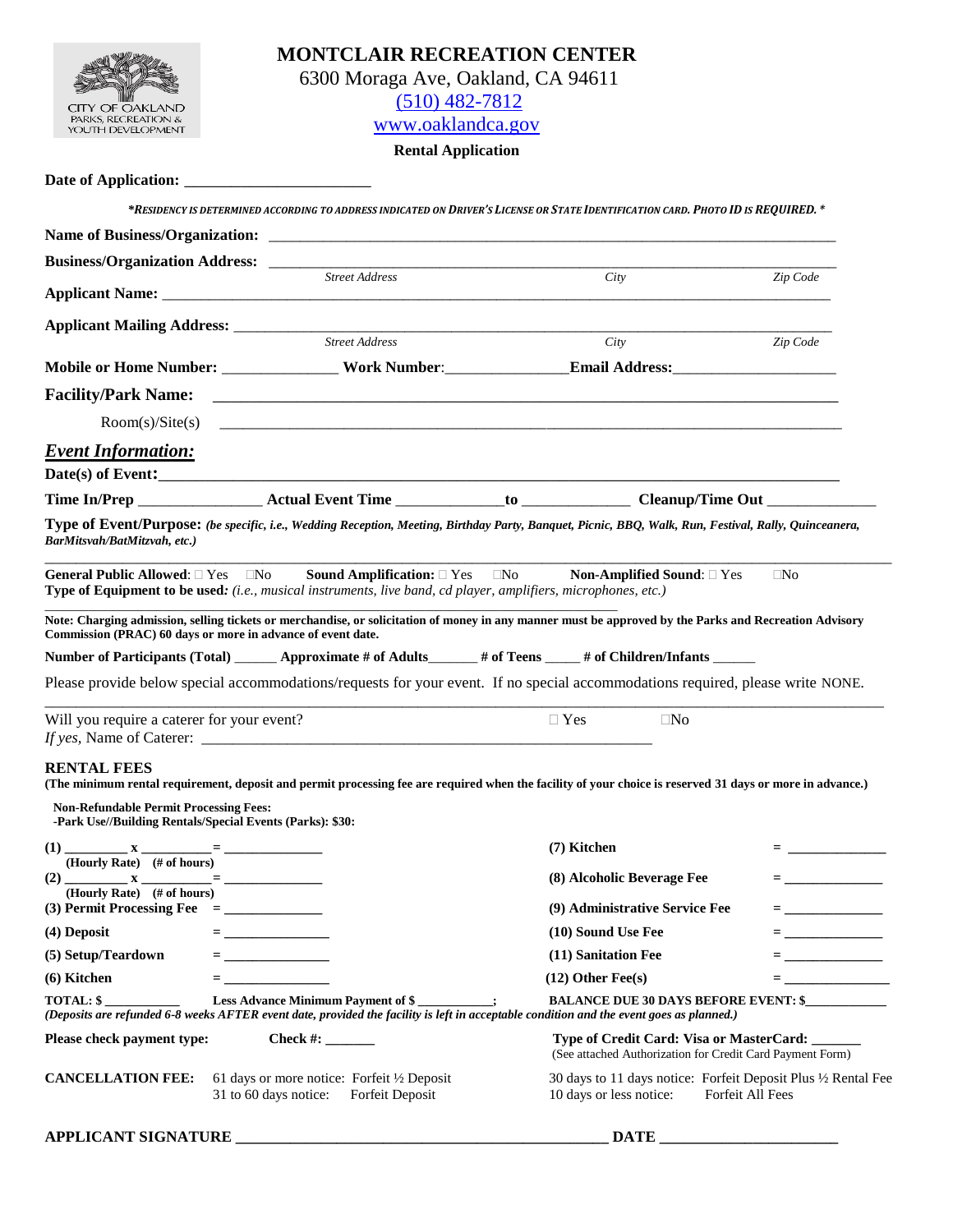| To receive your Full Deposit Refund, please read carefully the following items:<br>The person who's name is on the application is the person in charge the day of the event and must be present at<br>all times. This person must also be aware of all rules and regulations. |                                                                                                                                                                                                                                                                                                                                                                            |  |  |  |  |
|-------------------------------------------------------------------------------------------------------------------------------------------------------------------------------------------------------------------------------------------------------------------------------|----------------------------------------------------------------------------------------------------------------------------------------------------------------------------------------------------------------------------------------------------------------------------------------------------------------------------------------------------------------------------|--|--|--|--|
|                                                                                                                                                                                                                                                                               | You are responsible to make sure that all of your patrons follow all of the rules and guidelines                                                                                                                                                                                                                                                                           |  |  |  |  |
| Initial                                                                                                                                                                                                                                                                       | Your event cannot have more than 10 people per picnic table rented                                                                                                                                                                                                                                                                                                         |  |  |  |  |
|                                                                                                                                                                                                                                                                               | Your event must be cleaned up and over by the designated time stated on your application                                                                                                                                                                                                                                                                                   |  |  |  |  |
| Initial                                                                                                                                                                                                                                                                       | (no later than 7pm)                                                                                                                                                                                                                                                                                                                                                        |  |  |  |  |
|                                                                                                                                                                                                                                                                               | No alcohol is allowed on center grounds. If any alcohol is consumed on center grounds, your event will be                                                                                                                                                                                                                                                                  |  |  |  |  |
| Initial                                                                                                                                                                                                                                                                       | cancelled on the spot and you will lose your \$100 deposit                                                                                                                                                                                                                                                                                                                 |  |  |  |  |
| Initial                                                                                                                                                                                                                                                                       | No dogs are allowed on center grounds.                                                                                                                                                                                                                                                                                                                                     |  |  |  |  |
|                                                                                                                                                                                                                                                                               | You are responsible for insuring that all garbage from your event is picked up and placed in garbage                                                                                                                                                                                                                                                                       |  |  |  |  |
| Initial                                                                                                                                                                                                                                                                       | cans                                                                                                                                                                                                                                                                                                                                                                       |  |  |  |  |
|                                                                                                                                                                                                                                                                               | Bounce houses are only allowed if it is stated on the application. Please note we require a copy of<br>insurance from the jumper company and the reservation customer must be over 18 and must be present                                                                                                                                                                  |  |  |  |  |
| Initial                                                                                                                                                                                                                                                                       | when the jumper is dropped off and stay until the jumper is picked up.                                                                                                                                                                                                                                                                                                     |  |  |  |  |
| Initial                                                                                                                                                                                                                                                                       | No vehicles are allowed on the grass and/or sidewalk.                                                                                                                                                                                                                                                                                                                      |  |  |  |  |
|                                                                                                                                                                                                                                                                               | On the few occasions where the City of Oakland has declared a Red Flag Warning for the Oakland Hills, the<br>Oakland Municipal Code requires the City to Prohibit outdoor fires in All Oakland Parks (this includes BBQs<br>and cigarettes). If the center grounds are ordered to be closed due to a Red Flag Warning, you will be                                         |  |  |  |  |
|                                                                                                                                                                                                                                                                               | notified as soon as we find out and you will be given the opportunity to reschedule your event or receive a<br>complete refund                                                                                                                                                                                                                                             |  |  |  |  |
| Initial                                                                                                                                                                                                                                                                       |                                                                                                                                                                                                                                                                                                                                                                            |  |  |  |  |
| Initial                                                                                                                                                                                                                                                                       | There are no outdoor restrooms in Montclair Park. You are responsible for ensuring your party is not<br>leaving biohazardous waste in the park                                                                                                                                                                                                                             |  |  |  |  |
| Initial                                                                                                                                                                                                                                                                       | Violation of the above rules one misrepresentation as to the nature of the event, the number<br>of attendees expected, contact or payment information or any other falsification of permit documents will<br>result in the immediate cancellation of the event and forfeiture of fees paid and may also result in denial<br>of future permit requests and/or legal action. |  |  |  |  |
|                                                                                                                                                                                                                                                                               | I have read the above regulations and agree to abide by them.                                                                                                                                                                                                                                                                                                              |  |  |  |  |

**Applicatants Signature: \_\_\_\_\_\_\_\_\_\_\_\_\_\_\_\_\_\_\_\_\_\_\_\_\_\_\_\_\_\_\_\_\_\_\_\_\_ Date: \_\_\_\_\_\_\_\_\_**